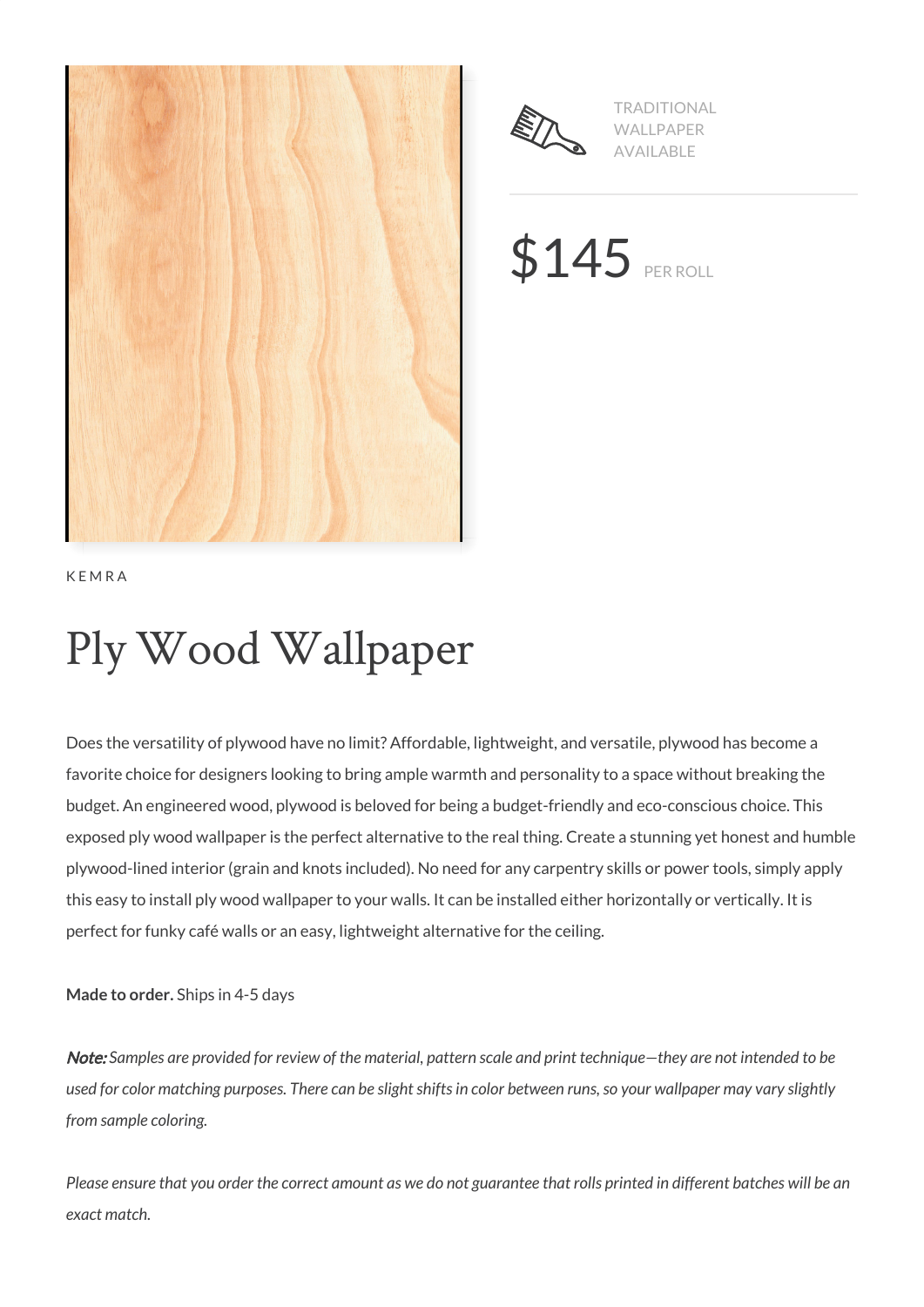| ROLL DIMENSIONS          |                        |                       |              | 24" (61.5cm) x 33ft (10.05m) |            |          |  |
|--------------------------|------------------------|-----------------------|--------------|------------------------------|------------|----------|--|
| PATTERN REPEAT           |                        |                       |              | No Repeat                    |            |          |  |
| PATTERN MATCH            |                        |                       |              | <b>Offset Match</b>          |            |          |  |
| FINISH                   |                        |                       |              | Pre-trimmed Butt Join        |            |          |  |
| CLEANABILITY             |                        |                       |              |                              |            | Washable |  |
| USAGE                    |                        |                       |              | Domestic & Commercial        |            |          |  |
| Ħ.                       |                        |                       |              | F -                          | ∣∖₹        |          |  |
| DOMESTIC &<br>COMMERCIAL | GOOD LIGHT<br>FASTNESS | HORIZONTAL<br>HANGING | OFFSET MATCH | PASTE THE WALL               | STRIPPABLE | WASHABLE |  |

#### KEMRA

The exclusive Kemra Collection. A popular range of faux wallpapers that blur the lines between wallpaper and the real thing. Designed by the Milton & King studio, this collection of realistic photographic wall coverings is designed with practicality in mind. Hard wearing, easy to install and cleanable, they are the perfect addition to any domestic or commercial decor.

#### ADDITIONAL INFORMATION

A stunning dark wood wallpaper, perfect for creating a big masculine impact. Suitable for commercial installations like a barber shop or cafe.

#### **Non-woven wallpaper advantages**

The most user-friendly wallpaper on the market.

Sourced from FSC Certified Forests and printed with water-based ink. Non-wovens are earth friendly, and totally 100% vinyl-free.

Breathable – Milton & King wallpapers are breathable, helping them endure mould and mildew conditions. Thus, perfect to decorate bathrooms, kitchens and laundries.

Paste-The-Wall – Made from both natural and non-porous synthetic fibres. These modern wallpapers will not